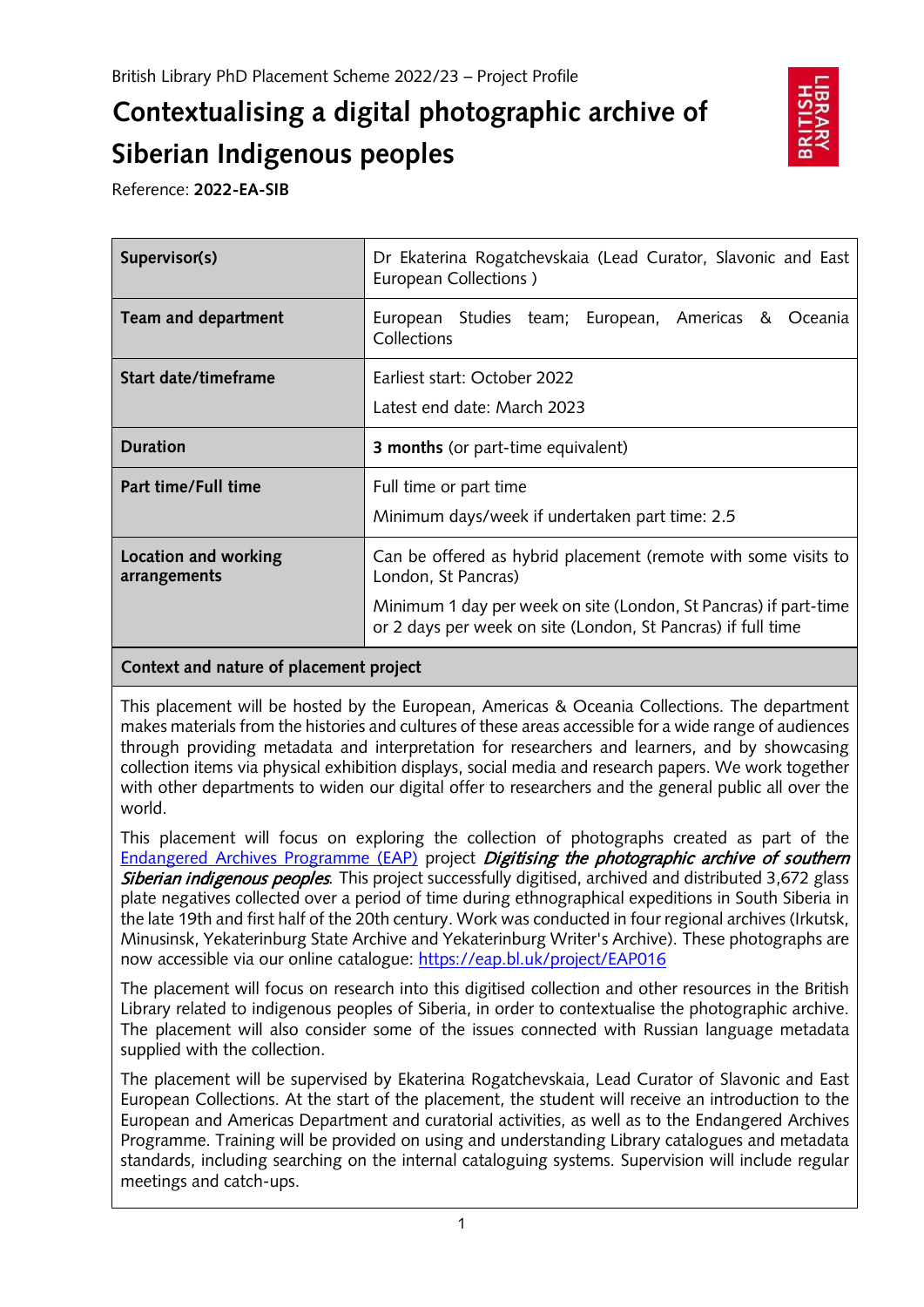#### **Tasks and outcomes**

The primary focus of this placement will be to undertake research to help contextualise and promote the collection of photographs of Southern Siberian Indigenous peoples.

The main tasks include:

- Undertaking research into the collection and identifying a range of other resources that can support research in this field.
- Promoting the collection and the project via the [European Studies blog](https://blogs.bl.uk/european/) and Twitter.
- Reviewing Russian language metadata associated with the collection, identifying mistakes and outdated terminology that might no longer be appropriate today; suggesting ways of improving image descriptions to engage critically with colonial perspectives and ensure respectful and ethical engagement with the peoples and culture represented in the collection.

Additional optional activities, depending on the student's interests, could include:

- Engaging with professional networks (making new network connections and following existing ones, e.g. with specialists at the Scott Polar Research Institute, Cambridge) and communities of volunteers (e.g. via Zooniverse) to learn more about the subjects of the images.
- Developing and suggesting new approaches for engaging with networks and the wider community to promote the collection.

Expected outcomes:

- A collection guide on the British Library resources on the Indigenous peoples of Siberia.
- At least one European Studies blog post sharing insights from the placement relating to the collection of photographs.
- An internal talk on the project and student's specific research interests within the placement.

#### **Training and development opportunities**

PhD placement students are welcome to access a wide range of workshops, talks and training available at the Library. Supervisors will offer advice on which opportunities may be of particular relevance. Depending on availability, these wider training opportunities may include, for example, the Digital Scholarship Training Programme, Cultural Property Training, Research Roundtables, Business & IP Centre workshops and staff talks.

In addition, this particular PhD placement will provide opportunities to:

- Experience a unique inside view of how libraries and archives organise their holdings, to explore the problems of digital preservation and accessibility of digital resources, and to examine the relationship and interplay between traditional and digital library environments.
- Meet colleagues from other collection areas/departments, which may include for example a brief introduction to the activities of the Endangered Archives Programme.
- Network with research fellows, collaborative doctoral researchers and placement students working within the host department and across different areas of the organisation.
- Manage a small project and apply research outcomes to practical solutions.
- Work creatively to promote a collection and develop networks with different stakeholders.